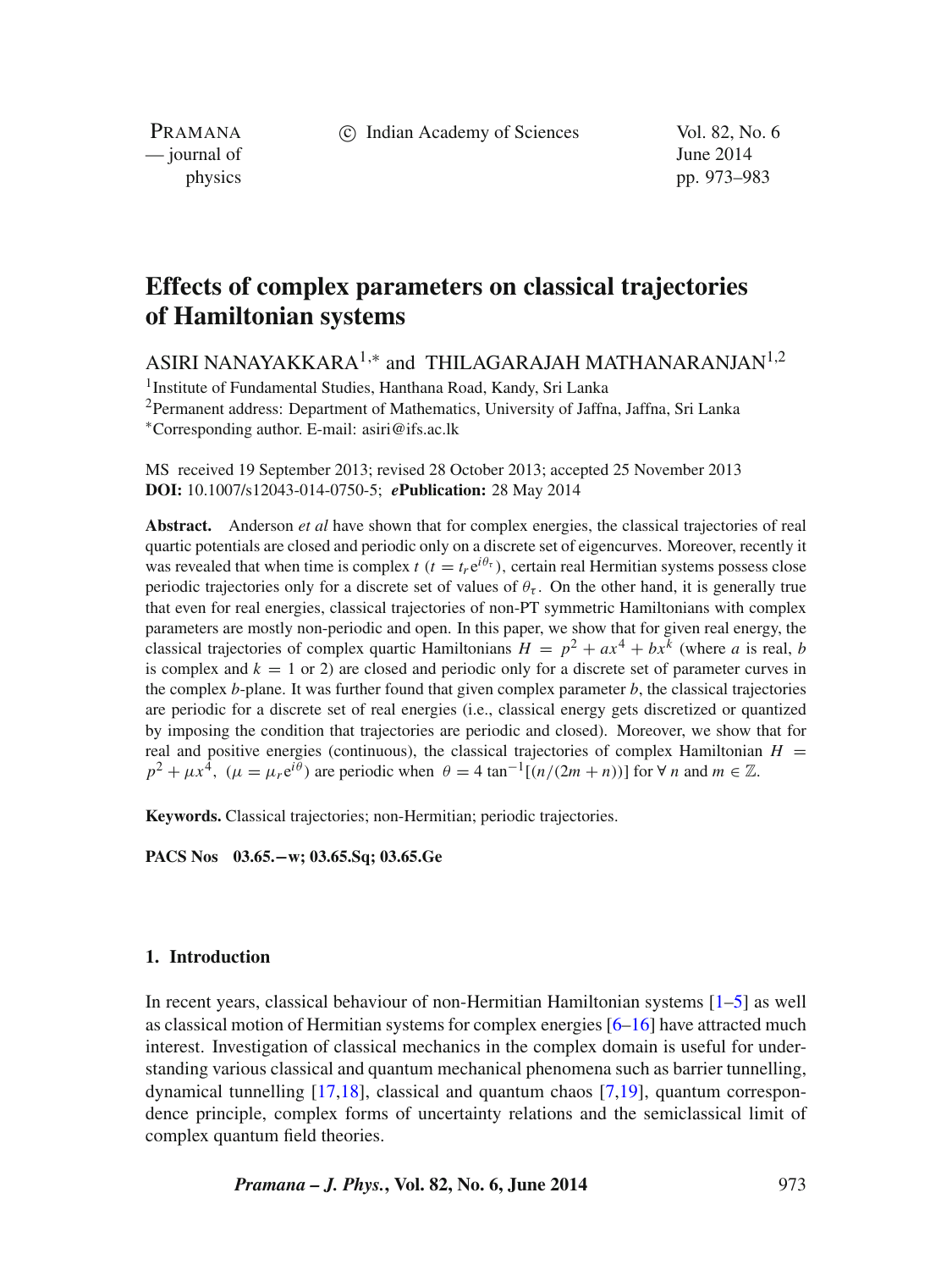### *Asiri Nanayakkara and Thilagarajah Mathanaranjan*

Since the earlier work on classical motion of non-Hermitian systems [\[6](#page-10-2)[,7\]](#page-10-6), several interesting results have been found on the various aspects of the subject  $[8-16]$  $[8-16]$ . Numerical and analytical investigations have revealed that when energies are real, classical trajectories of complex PT symmetric non-Hermitian systems are closed and periodic. However, when energies of these systems are complex, the periodic trajectories usually become non-periodic and open [\[15,](#page-10-9)[19\]](#page-10-7). Recently, it was shown that even though most of the trajectories corresponding to complex energies are open and non-periodic, for some systems, there are special discrete sets of curves in the complex-energy plane for which the trajectories are periodic [\[20\]](#page-10-10). On the other hand, in non-Hermitian and non-PT symmetric Hamiltonian systems, even for real energies, almost all trajectories except a few are non-periodic and open. It was also shown recently that when time is taken as a complex quantity with a specific fixed-phase angle or as a specific complex function, non-periodic trajectories of 1D Hamiltonian systems become periodic and closed [\[21\]](#page-10-11).

In this paper, we investigate the classical trajectories from a different point of view. Here we examine clasical behaviour of the complex Hamiltonian  $H = p^2 + ax^4 + bx^k$ (where  $k = 1, 2$ , and *a* is real, such that *H* is not PT symmetric) for complex parameter *b* and real energy *E*. The outline of the paper is as follows. In [§2,](#page-1-0) analytic expressions for complex trajectories are derived. Expressions for periods of the periodic trajectories as well as time taken by unbounded trajectories to escape to infinity are found in terms of *b* and energy *E*. We shall show that for the given real energy, the classical trajectories of the above quartic Hamiltonian are open except for a discrete set of parameter values in the complex *b*-plane. In [§3,](#page-3-0) we study how trajectories behave when energy is real and  $b$  is a fixed complex parameter. The classical trajectories of complex Hamiltonian  $H = p^2 + \mu x^4$  ( $\mu = re^{i\theta}$ ) is investigated for real energies in [§4](#page-5-0) and concluding remarks are given in [§5.](#page-9-0)

# <span id="page-1-0"></span>2. Classical trajectories of  $H = p^2 + ax^4 + bx^k$

In this section, first we study in detail the classical motion of the complex quartic anharmonic oscillator. We assume that the Hamiltonian has the form

<span id="page-1-3"></span>
$$
H = p^2 + ax^4 + bx^k,
$$
 (1)

where *a* is a real positive constant, *b* is a complex constant and  $k = 1$  or 2. First we derive expressions for  $x(t)$  and the period for the above Hamiltonian. When it is needed, value of *k* is chosen as 1 or 2. Throughout this paper, mass of the particle is taken as half  $(i.e., 2m = 1).$ 

The equation of motion is

<span id="page-1-1"></span>
$$
\frac{\mathrm{d}x}{\mathrm{d}t} = p = 2\sqrt{E - ax^4 - bx^k}.\tag{2}
$$

The turning points of this system are taken as  $x_0$ ,  $x_1$ ,  $x_2$  and  $x_3$  and by integrating eq. [\(2\)](#page-1-1) we have

<span id="page-1-2"></span>
$$
\int \frac{dx}{\sqrt{(x-x_0)(x-x_1)(x-x_2)(x-x_3)}} = 2\sqrt{a}e^{i\pi/2}t + c,\tag{3}
$$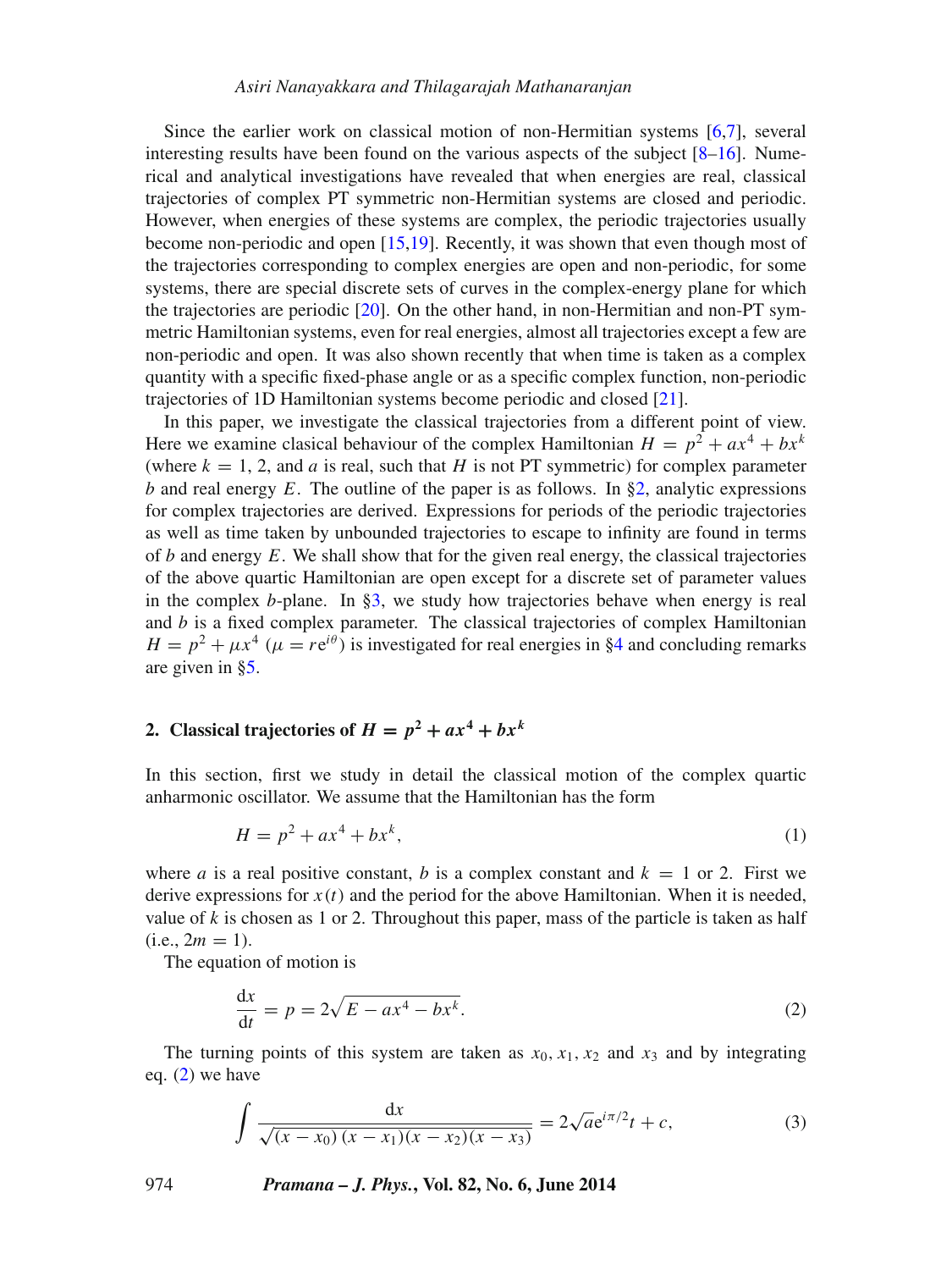where  $c$  is the constant of integration, which depends on initial conditions. The left-hand side of the above equation is an elliptic integral of the first kind and hence eq. [\(3\)](#page-1-2) becomes

$$
\frac{2}{\sqrt{(x_0 - x_2)(x_1 - x_3)}} F\left(\sin^{-1}\left[\sqrt{\frac{(x - x_1)(x_0 - x_2)}{(x - x_0)(x_1 - x_2)}}\right], \frac{(x_1 - x_2)(x_0 - x_3)}{(x_0 - x_2)(x_1 - x_3)}\right)
$$
\n
$$
= 2\sqrt{a}e^{i\pi/2}t + c,
$$
\n(4)

where  $F$  is an elliptic function. We invert the above equation in terms of Jacobian elliptic function 'sn' as

$$
x(t) = \frac{x_1(x_0 - x_2) - x_0(x_1 - x_2)\operatorname{sn}^2(u)}{(x_0 - x_2) - (x_1 - x_2)\operatorname{sn}^2(u)},
$$
\n(5)

where

$$
u = \sqrt{a(x_0 - x_2)(x_1 - x_3)}e^{i\pi/2}t + \alpha
$$

and modulus

$$
\kappa = \left[ \frac{(x_1 - x_2)(x_0 - x_3)}{(x_0 - x_2)(x_1 - x_3)} \right]^{1/2}
$$

and  $\alpha$  is an arbitrary constant, which is determined by the initial conditions. Note that  $x(t)$  in the above equation is still a solution of [\(3\)](#page-1-2), when  $x_0, x_1, x_2$  and  $x_3$  are cyclically changed (e.g.,  $x_3 \rightarrow x_0 \rightarrow x_1 \rightarrow x_2 \rightarrow x_3$ ). To understand how the trajectories behave, we need to recognize the periodic, bounded and unbounded properties of the function *x* (*t*). First, we find complementary modulus  $\kappa'$  and complete elliptic functions *K* and *K* . They are defined by

<span id="page-2-0"></span>
$$
\kappa'^2 = 1 - \kappa^2 = \frac{(x_0 - x_1)(x_2 - x_3)}{(x_0 - x_2)(x_1 - x_3)}
$$
(6)

$$
K = \int_0^{\pi/2} (1 - \kappa^2 \sin^2(\phi))^{-1/2} d\phi \tag{7}
$$

$$
K' = \int_0^1 \left(1 - t^2\right)^{-1/2} (1 - \kappa'^2 t^2)^{-1/2} dt.
$$
 (8)

*K* and *K'* are evaluated directly from the above equations and they are independent of phase angle *θ*.

The trajectory  $x(t)$  is given by

$$
x(t) = \frac{x_1(x_0 - x_2) - x_0(x_1 - x_2)\text{sn}^2(u)}{(x_0 - x_2) - (x_1 - x_2)\text{sn}^2(u)}.
$$

The condition for trajectory becomes unbounded and the particle escapes to infinity is

$$
(x_0 - x_2) - (x_1 - x_2) \operatorname{sn}^2(u) = 0 \tag{9}
$$

where

$$
u = \sqrt{a(x_0 - x_2)(x_1 - x_3)} e^{i\pi/2} t + \alpha
$$

*Pramana – J. Phys.***, Vol. 82, No. 6, June 2014** 975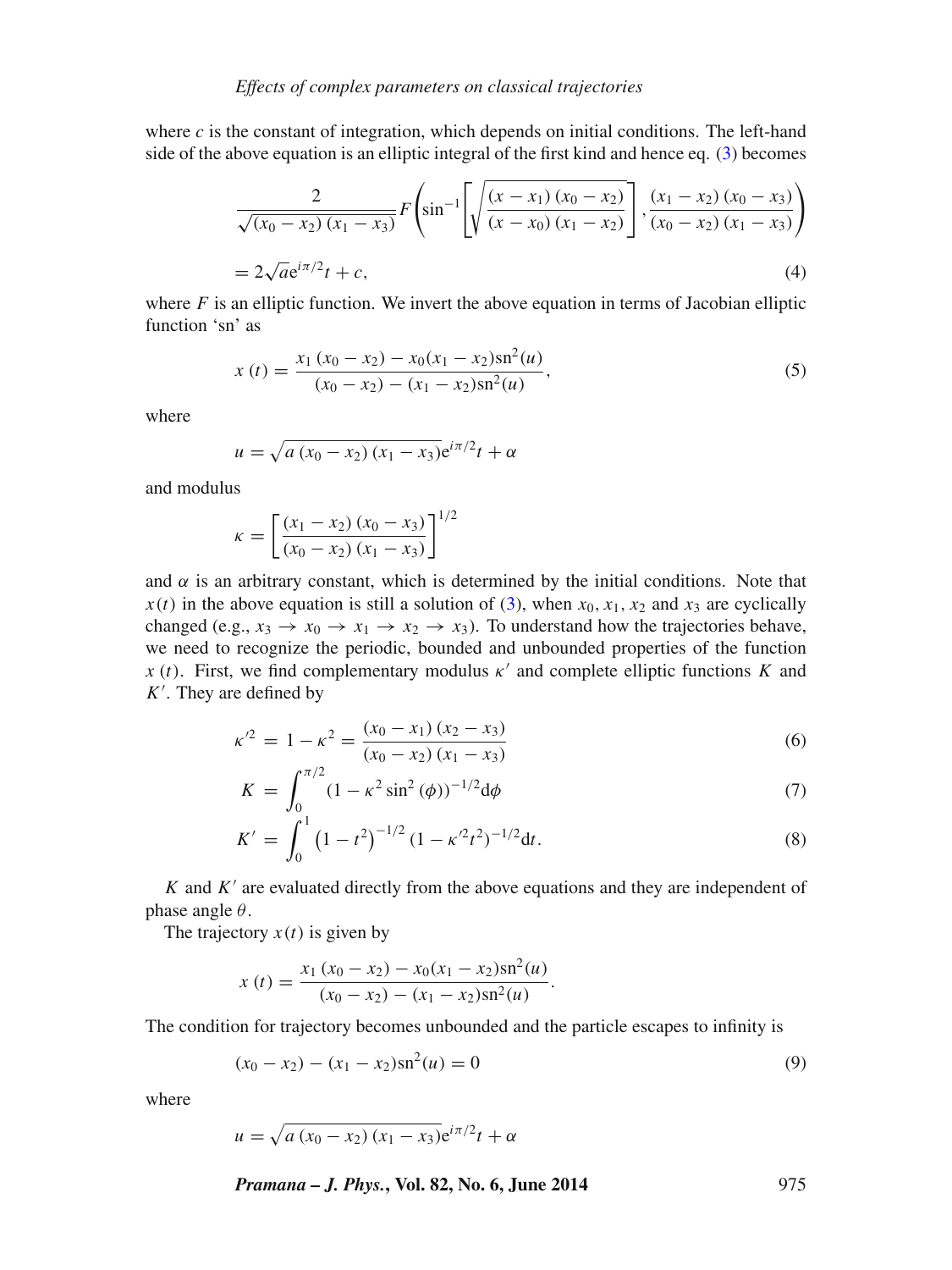satisfied for some real positive *t* and the time taken for the particle to escape to  $\infty$  is given by

$$
T_{\infty} = \frac{\left(\text{sn}^{-1}(z_0) - \alpha\right) \text{e}^{-i\pi/2}}{\sqrt{a\left(x_0 - x_2\right)\left(x_1 - x_3\right)}}
$$
(10)

where

$$
z_0 = \sqrt{\frac{(x_0 - x_2)}{(x_1 - x_2)}}.
$$

'sn' is doubly periodic with period  $4mK + 2niK'$ , where *m* and *n* are integers. Therefore, the condition for the trajectory to become periodic and particle does not escape to infinity is

$$
\sqrt{a(x_0 - x_2)(x_1 - x_3)} e^{i\pi/2} t = 4mK + 2niK'; \quad m, \ n \in \mathbb{Z}
$$
 (11)

and  $t < T_\infty$ .

Then the trajectory is periodic with the period.

$$
T_p = \frac{(4mK + 2niK')e^{-i\pi/2}}{\sqrt{a(x_0 - x_2)(x_1 - x_3)}}.
$$
\n(12)

Note that if  $T_p > T_\infty$ , the trajectory is still non-periodic. By imposing the condition that  $\text{Im}(T_p) = 0$ , we have

<span id="page-3-1"></span>
$$
r \equiv \frac{n}{m} = \frac{\text{Im}[2iK/z]}{\text{Im}[K'/z]}; \qquad m, n \in \mathbb{Z}, \qquad (13)
$$

where

$$
z = \sqrt{a(x_0 - x_2)(x_1 - x_3)}.
$$

As *n* and *m* are integers and the energy *E* is fixed, *r* is rational and eq. [\(13\)](#page-3-1) provides a discrete set of parameter values in the complex *b* plane for which classical trajectories are periodic. Let  $b = b_r e^{i\theta}$ . Figures [1a](#page-4-0) and [1b](#page-4-0) show how the ratio *r* varies with discrete values of  $\theta$  for  $k = 1$  and  $k = 2$ , respectively. Without loss of generality, the energy *E* is taken as unity as it is real. The results can be generalized for any real energy *E* by simple rescaling of *x* and *t*.

#### <span id="page-3-0"></span>**3. Discretization of classical energy**

Next we consider the case when parameter *b* is a fixed complex number and *E* is a variable (assume  $a = 1$  and  $b = 1 + i$ ). As a result, eq. [\(13\)](#page-3-1) allows only a discrete set of values of *E* for which trajectories are periodic. It was found that these discrete values of *E* can be either real or complex, satisfying the condition [\(13\)](#page-3-1). Tables [1](#page-5-1) and [2](#page-5-2) show some real discrete values of *E*, which make trajectories periodic when  $k = 1$  and  $k = 2$ , respectively. Figures [2](#page-6-0) and [3](#page-6-1) show the periodic trajectories of systems  $k = 1$  and  $k = 2$ for two values of real energies.

Moreover, it was found that if energy *E* corresponds to the periodic trajectories of  $p^2 + ax^4 + bx$  then −*E* will be the energy that makes trajectories of  $p^2 - ax^4 + i\bar{b}x$  ( $\bar{b}$  is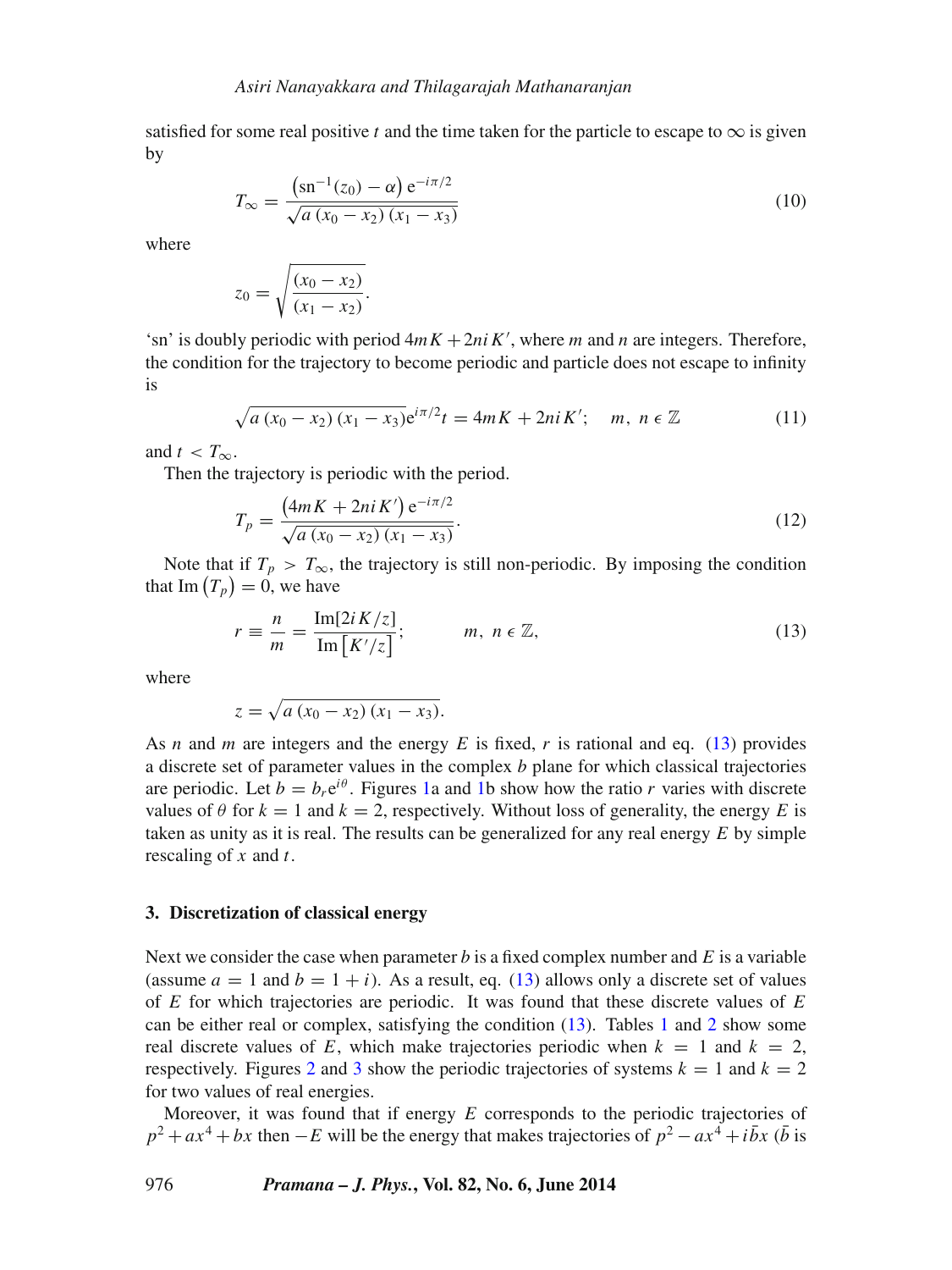<span id="page-4-0"></span>

Figure 1. By applying the condition that classical trajectories are periodic, we obtain discrete values of  $\theta$  for a fixed value of  $b_r$ . (a) Shows how the ratio  $r$  varies with complex phase angle  $\theta$  of the potential  $V(x) = x^4 + b_r e^{i\theta} x$ . In order to have periodic trajectories,  $r (r \equiv n/m)$  has to be rational and hence only discrete values of  $\theta$  satisfy the condition [\(13\)](#page-3-1). Each point in the graph represents such a value. **(b)** Same as (**a**) but for the potential  $V(x) = x^4 + b_r e^{i\theta} x^2$ .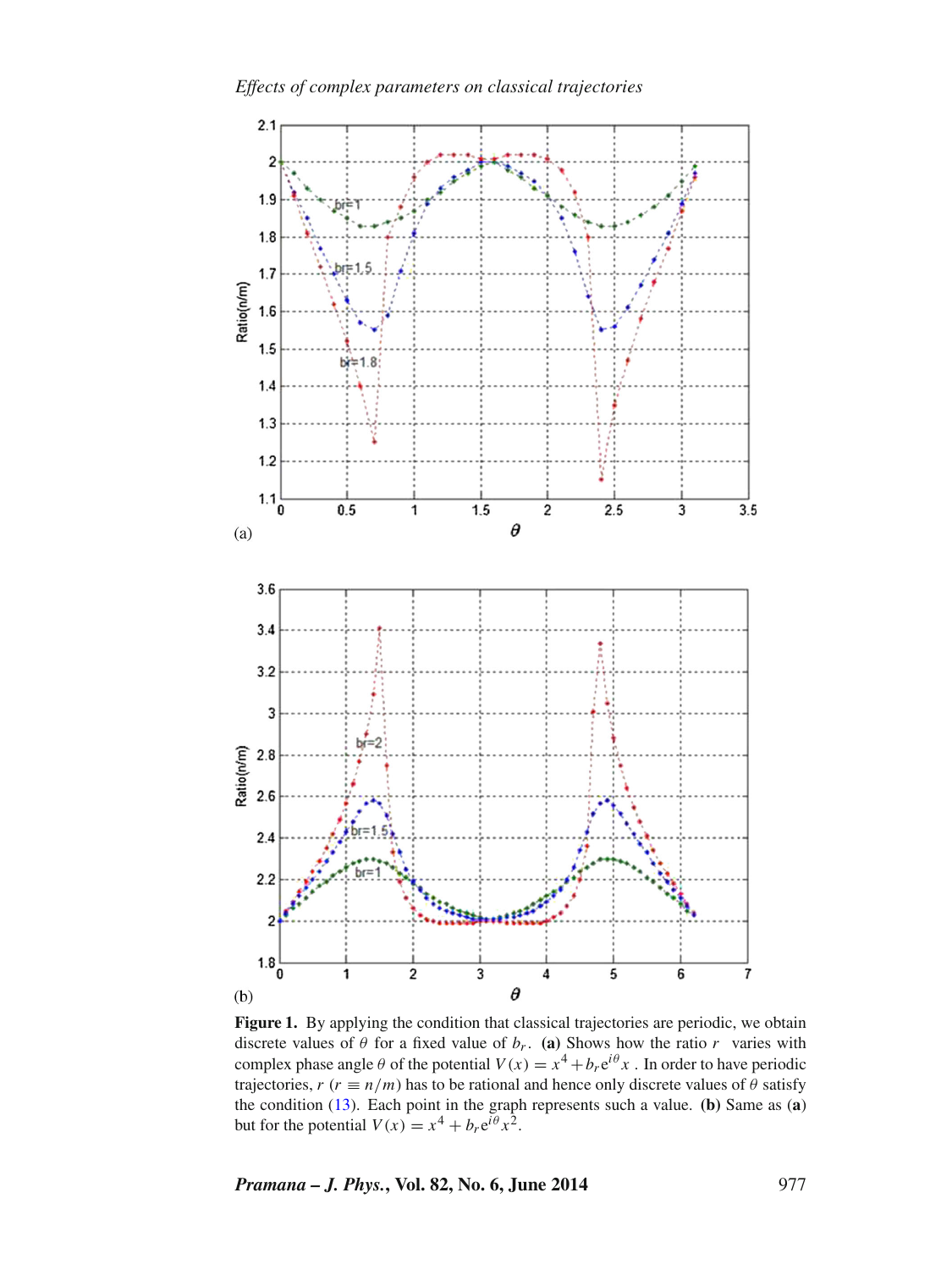## *Asiri Nanayakkara and Thilagarajah Mathanaranjan*

| $\mathfrak{m}$ | $\boldsymbol{n}$ | E          |
|----------------|------------------|------------|
|                |                  | 0.27499    |
|                | 2                | 0.71624    |
|                | 3                | 0.78605    |
| $\overline{2}$ | 3                | 0.60480    |
| 2              | 5                | 0.74280    |
| $\overline{2}$ |                  | $-0.28103$ |
| 3              |                  | $-0.53968$ |
| 3              | 2                | $-0.07449$ |
| 5              | 2                | $-0.42562$ |
|                |                  |            |

<span id="page-5-1"></span>**Table 1.** Classical energy spectrum corresponding to periodic trajectories of  $V(x) = x^4 + (1 + i)x$  for various  $(m, n)$ .

<span id="page-5-2"></span>**Table 2.** Classical energy spectrum corresponding to periodic trajectories of  $V(x) = x^4 + (1 + i)x^2$  for various  $(m, n)$ .

| $\mathfrak{m}$ | $\boldsymbol{n}$ | E          |
|----------------|------------------|------------|
|                |                  | $-0.02143$ |
|                | 2                | $-0.16951$ |
|                | 3                | $-0.32417$ |
| 2              | 3                | $-0.08940$ |
| $\overline{2}$ | 5                | $-0.24827$ |
| $\overline{c}$ |                  | 1.458020   |
| 3              |                  | 2.99725    |
| 3              | 2                | 0.81963    |
| 5              | 2                | 2.17849    |
|                |                  |            |

the complex conjugate of *b*) periodic. Further, *E* and −*E* are solutions corresponding to the same *n* and *m* in the periodic condition [\(13\)](#page-3-1) for these two Hamiltonians, respectively. In other words, if  $S_E$  is the discrete set of energies for which classical trajectories of  $p^2 + ax^4 + bx$  are periodic then *S*−*E* is the set of energies for which trajectories of  $p^2 - ax^4 + i\bar{b}x$  are periodic. Figures [4a](#page-7-0) and [4b](#page-7-0) show two periodic trajectories illustrating the above claim.

# <span id="page-5-0"></span>**4. Periodic classical trajectories of**  $H = p^2 + \mu_r e^{i\theta} x^4$

Next we assume that  $a = \mu$  and  $b = 0$  in the Hamiltonian [\(1\)](#page-1-3). Then new Hamiltonian has the form

$$
H = p^2 + \mu x^4,\tag{14}
$$

where  $\mu$  is complex and  $\mu = \mu_r e^{i\theta}$ .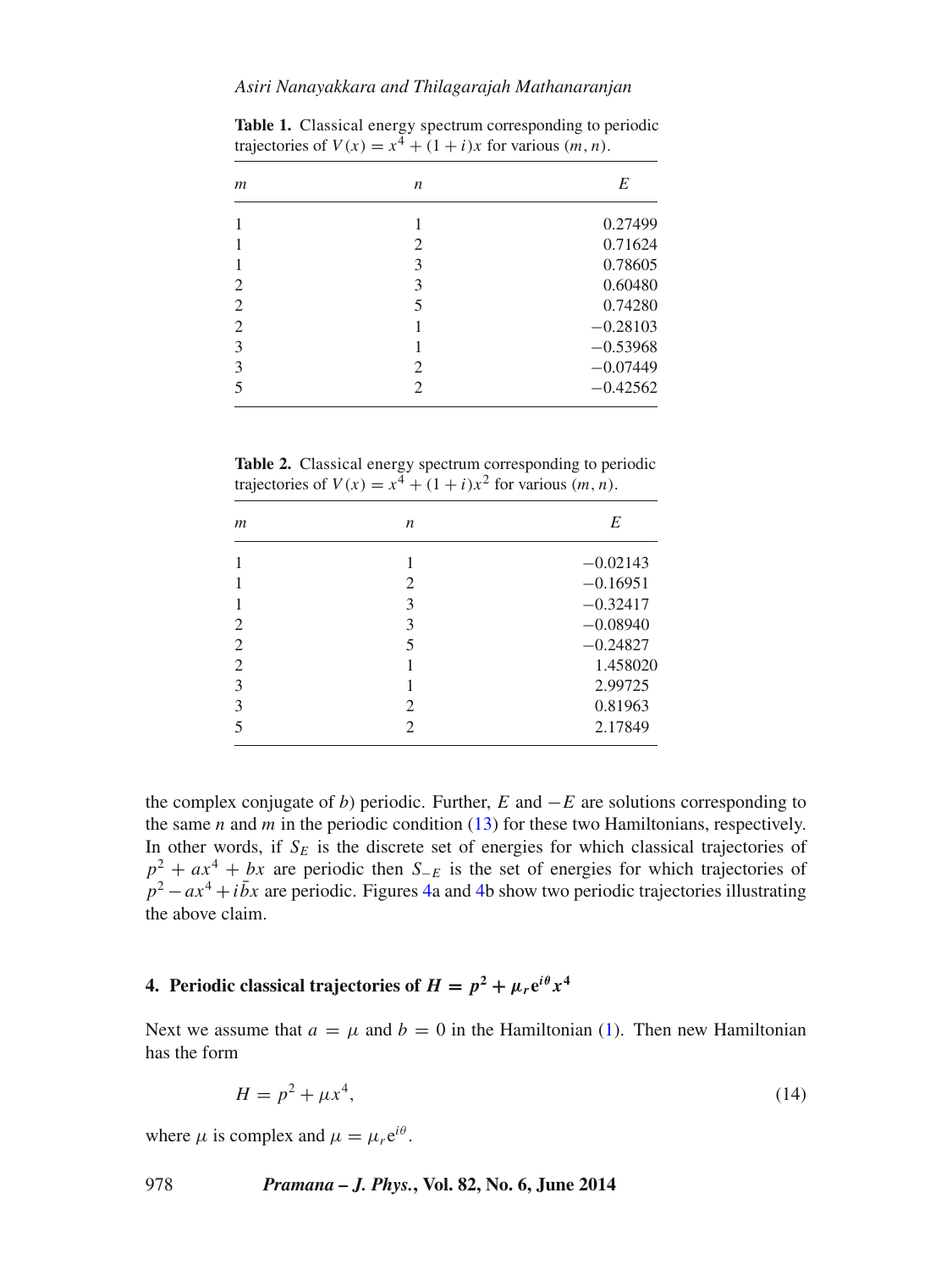*Effects of complex parameters on classical trajectories*

<span id="page-6-0"></span>

**Figure 2.** A periodic trajectory corresponding to  $(m, n) = (1, 2)$  for the quartic potential  $V(x) = x^4 + (1 + i)x$  with real energy  $E = 0.71624$ .

<span id="page-6-1"></span>

**Figure 3.** A periodic trajectory for the quartic potential  $V(x) = x^4 + (1 + i)x^2$ corresponding to  $(m, n) = (3, 2)$  with real energy  $E = 0.81963$ .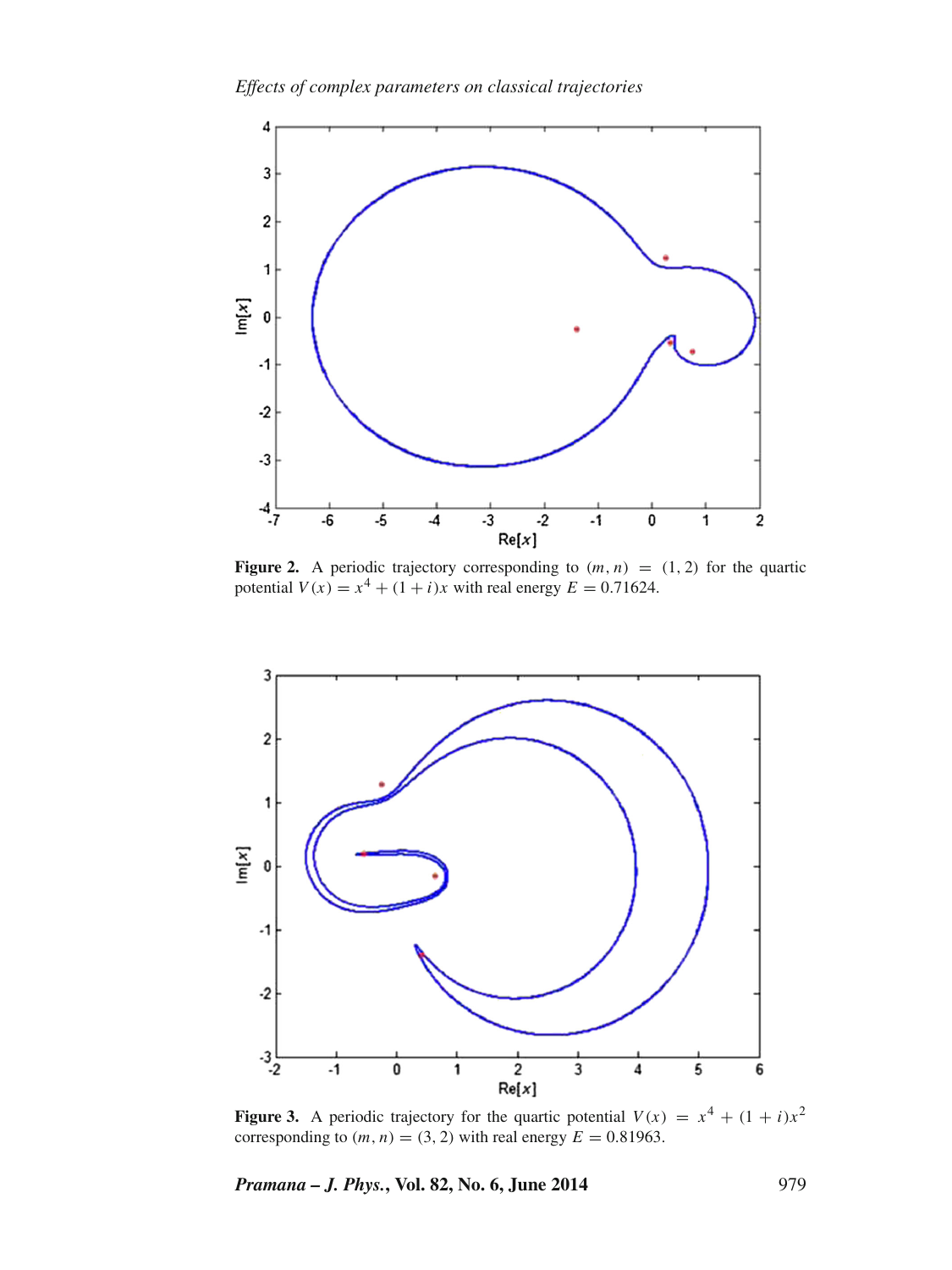<span id="page-7-0"></span>

**Figure 4.** Typical periodic classical trajectories of the potentials (**a**)  $V(x) = x^4 +$  $(2 + 3i)x$  and (**b**)  $V(x) = -x^4 + (3 + 2i)x$ . Energies of trajectories corresponding to figures (a) and (b) are  $E = 2.42227$  and  $E = -2.42227$ , respectively. The four turning points are marked as dots.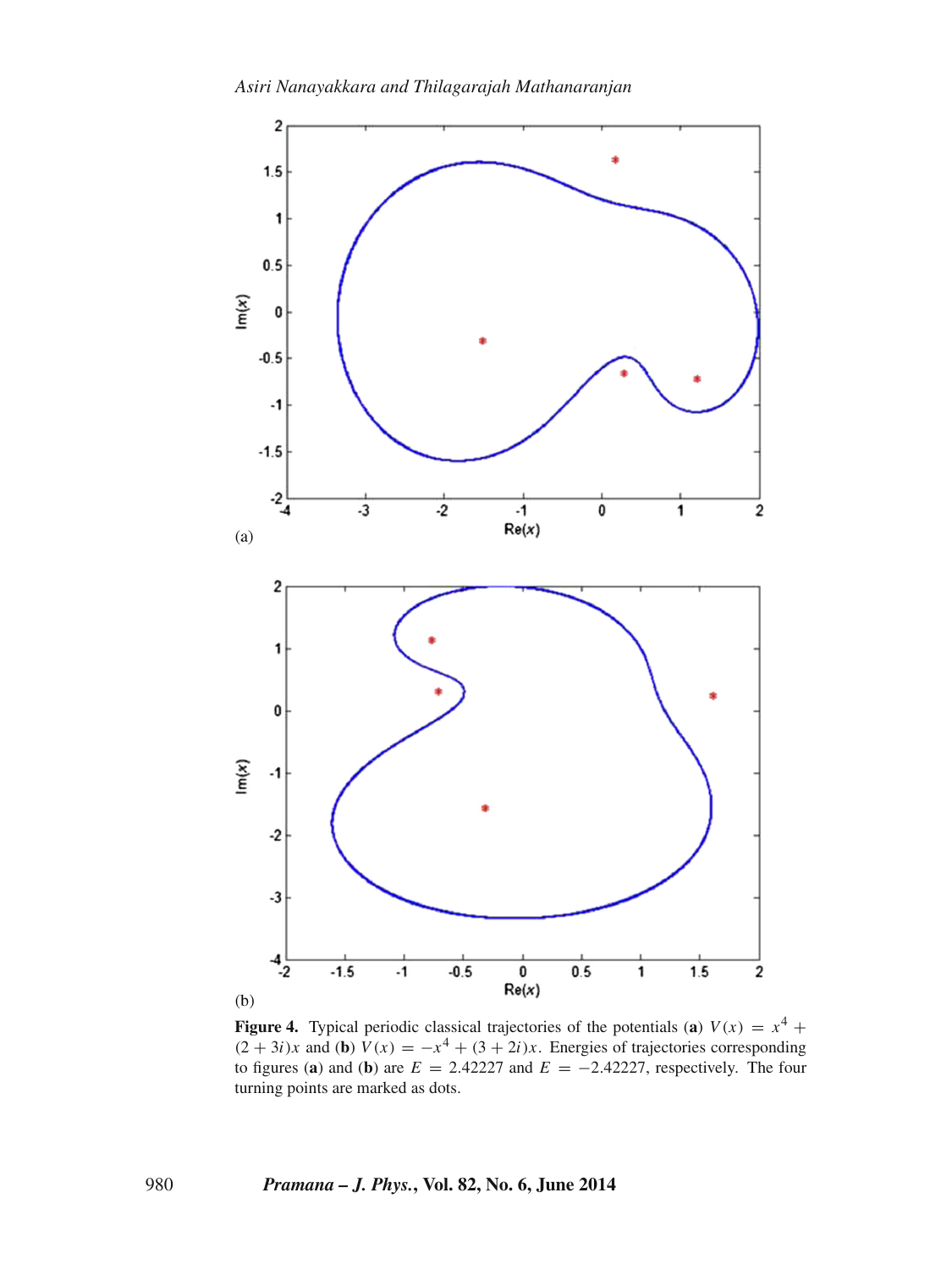The equation of motion is

<span id="page-8-0"></span>
$$
\frac{\mathrm{d}x}{\mathrm{d}t} = 2\sqrt{E - \mu x^4},\tag{15}
$$

where  $E$  is the total energy. Following the same procedure as in  $\S$ 2, we obtain required equations. By integrating  $(15)$  we have

<span id="page-8-1"></span>
$$
\int \frac{\mathrm{d}x}{\sqrt{E - \mu x^4}} = 2t + c,\tag{16}
$$

where  $c$  is the constant of integration, which depends on initial conditions. The left-hand side of the above equation is an elliptic integral of the first kind and hence eq.  $(16)$ becomes

$$
F\left(\sin^{-1}\left[\left(\frac{\mu}{E}\right)^{1/4}x(t)\right], -1\right) = 2\left(\mu E\right)^{1/4}t + \alpha,\tag{17}
$$

where  $\alpha = (\mu E)^{1/4} c$  and *F* is an elliptic function. We invert the above equation in terms of Jacobian elliptic function 'sn' as

$$
x(t) = \left(\frac{E}{\mu}\right)^{1/4} \operatorname{sn}\left(2\left(\mu E\right)^{1/4} t + \alpha; -1\right). \tag{18}
$$

Note that modulus  $\kappa^2 = -1$  for the above problem. *K* and *K'* are defined in [\(7\)](#page-2-0) and [\(8\)](#page-2-0) and

$$
\kappa^2 = 1 - \kappa^2 = 2. \tag{19}
$$

Then  $K$  and  $K'$  are obtained as

$$
K = \frac{\sqrt{\pi} \Gamma (1/4)}{4 \Gamma (3/4)}
$$
\n(20)

$$
K' = \frac{\sqrt{\pi} \Gamma(1/4)}{4\Gamma(3/4)} (1 - i).
$$
 (21)

As in the previous sections, the condition of trajectory become periodic and particle does not escape to infinity is

$$
2(\mu E)^{1/4} t = 4mK + 2niK'; \quad m, \; n \in \mathbb{Z}.
$$
 (22)

Then the trajectory is periodic with the period

$$
T_p(\mu_r) = \frac{2mK + niK'}{(\mu E)^{1/4}}.
$$
\n(23)

As  $\mu = \mu_r e^{i\theta}$ 

$$
T_p(\mu_r) = \frac{K}{(\mu_r E)^{1/4}} \left[ (2m + n) + in \right] (\cos (\theta/4) - i \sin (\theta/4)). \tag{24}
$$

$$
T_p(\mu_r) = \frac{K}{(\mu_r E)^{1/4}} \left[ ((2m + n) \cos (\theta/4) + n \sin (\theta/4)) + i (n \cos (\theta/4) - (2m + n) \sin (\theta/4)) \right].
$$
 (25)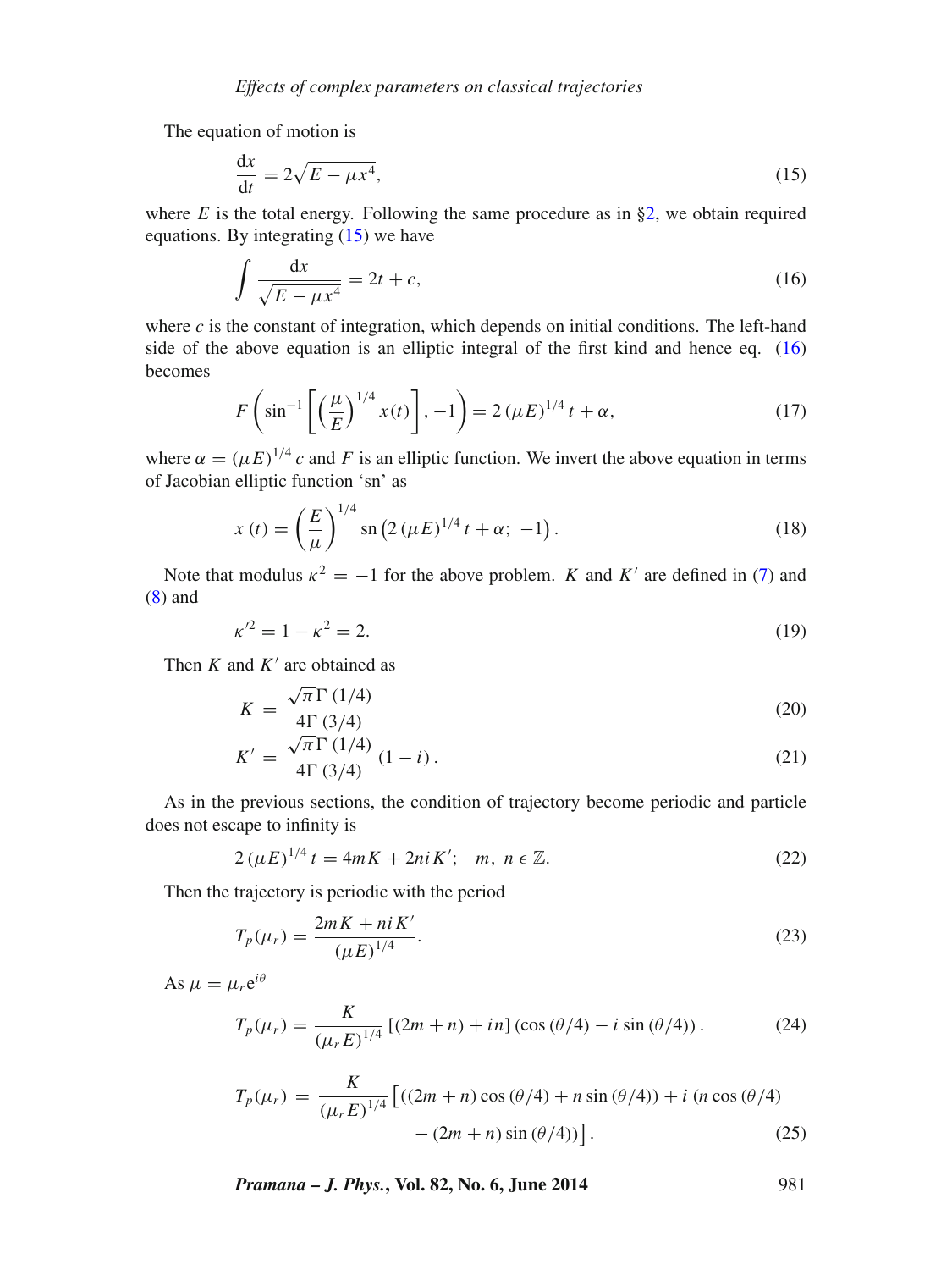As *K* is real and *E* is real and positive, by imposing the condition that  $\text{Im}(T_p) = 0$ , we have

$$
\frac{m}{n} = \frac{\cot(\theta/4) - 1}{2}; \quad m, n \in \mathbb{Z}
$$
 (26)

or

$$
\theta = 4 \tan^{-1} \left[ \frac{n}{2m+n} \right]; \quad m, \ n \in \mathbb{Z}.
$$
 (27)

When  $n = 0$  and  $m \neq 0$ ,  $H = p^2 + \mu_r x^4$  and it is Hermitian. Then *H* possesses periodic trajectories and the period  $T_p(\mu_r)$  becomes

$$
T_p(\mu_r) = \frac{2mK}{(\mu_r E)^{1/4}}
$$

but the period corresponds to the minimum non-zero *m* and the resulting period is

<span id="page-9-1"></span>
$$
T_{p+}(\mu_r) = \frac{\sqrt{\pi} \Gamma(1/4)}{2 \left(\mu_r E\right)^{1/4} \Gamma(3/4)}.
$$
\n(28)

On the other hand, when  $n \neq 0$  and  $m = 0$ ,  $H = p^2 - \mu_r x^4$  and it is the non-Hermitian 'wrong sign' potential, which also possesses periodic trajectories. The period is

<span id="page-9-2"></span>
$$
T_{p-}(\mu_r) = \frac{\sqrt{\pi} \Gamma(1/4)}{2\sqrt{2} \left(\mu_r E\right)^{1/4} \Gamma(3/4)} = \frac{\sqrt{\pi} \Gamma(1/4)}{2 \left(4\mu_r E\right)^{1/4} \Gamma(3/4)}.
$$
(29)

It is evident from eqs [\(28\)](#page-9-1) and [\(29\)](#page-9-2) that the Hamiltonians  $p^2 + 4\mu_r x^4$  and  $p^2 - \mu_r x^4$ have the same classical period (i.e.,  $T_{p+}(4\mu_r) = T_{p-}(\mu_r)$ ). Note that these two Hamiltonians are the classical limits of the quantum mechanical isospectral Hamiltonians as shown in [\[22–](#page-10-12)[26\]](#page-10-13).

### <span id="page-9-0"></span>**5. Concluding remarks**

In this paper, we have presented three main results. First, for the given real energy, the classical trajectories of quartic Hamiltonians  $H = p^2 + ax^4 + bx^k$  (where *a* is real, *b* is complex and  $k = 1$  or 2) are closed and periodic only for a discrete set of parameter curves in the complex *b*-plane.

The second result is that given complex parameter *b*, the classical trajectories are found to be periodic only for a discrete set of real energies. As a result, real classical energies get discretized or quantized by the condition that trajectories are periodic and closed. This result is analogous to what was obtained by Anderson *et al* in [\[20\]](#page-10-10) for real potential parameters with complex *E* (here it is for complex potential parameters with real energies). Further, we showed that if  $S(E)$  is the discrete set of energies for which classical trajectories of  $p^2 + ax^4 + bx$  are periodic, then *S(−E)* is the set of energies for which trajectories of  $p^2 - ax^4 + i\bar{b}x$  are periodic. We presented our results with illustrations. It is important to note that when *b* is complex and not pure imaginary, the entire quantum eigenspectrum corresponding to the Hamiltonian *H* is complex and eigenenergies do not come as complex conjugate pairs. Therefore, *H* cannot be pseudo-Hermitian and cannot have any antilinear symmetry.